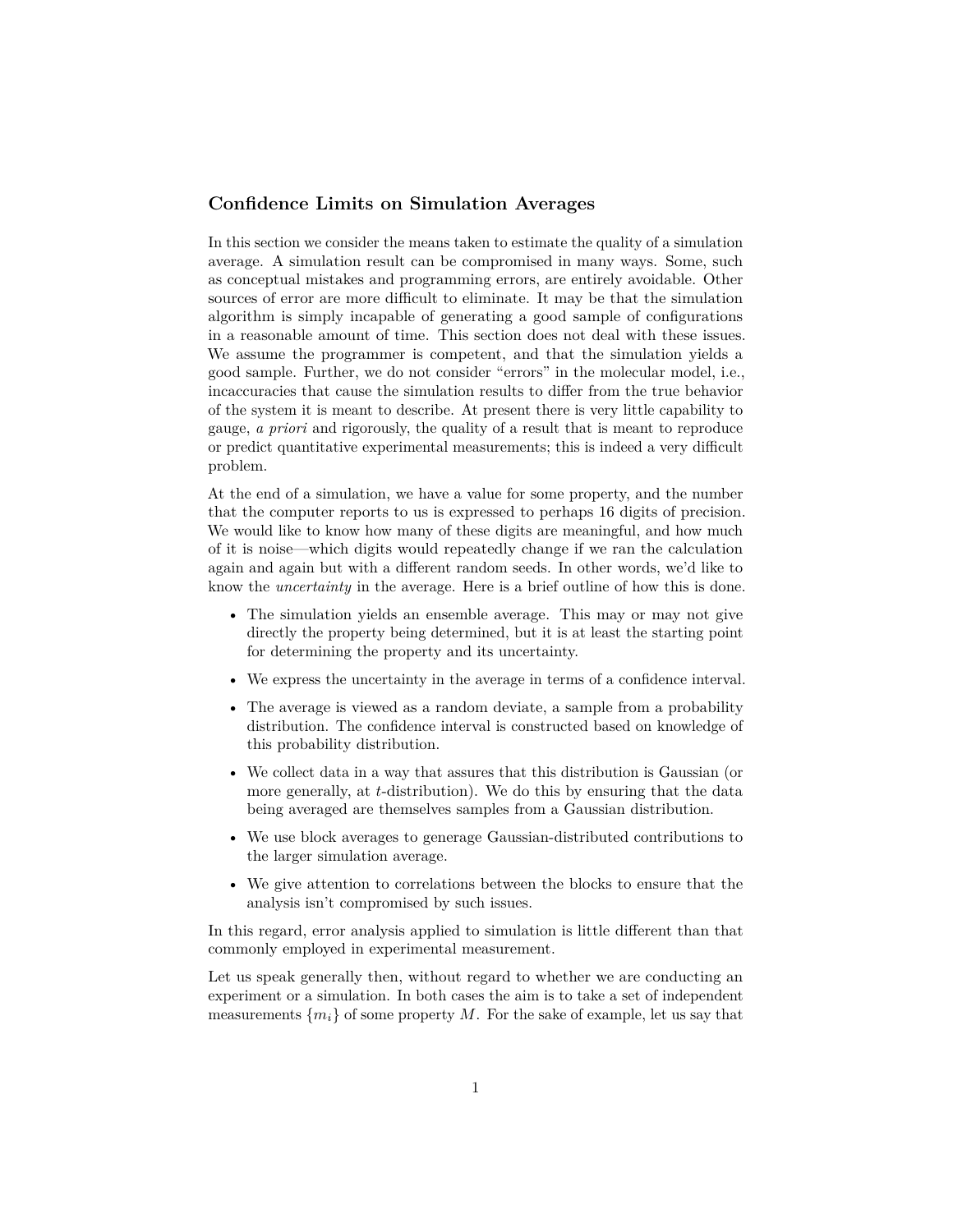*M* naturally ranges from zero to unity, and that we have taken 7 measurements of *M*; the measured values are:

 $\{0.01, 0.1, 0.9, 0.06, 0.5, 0.3, 0.02\}$ 

This is all we know about the system we are studying. In fact, there is some underlying probability distribution that governs (or at least characterizes) the measurement process, but we have no specific details about the nature of this distribution. Let us for this example say that it is the triangular distribution depicted in Fig. [1.](#page-1-0) In this case, the probability of observing a value in the range *m* to  $m + dm$  is  $p(m) = 2(1 - m)$ . We emphasize that this detail about the distribution is completely unknown to us, and it is not even the aim of the experiment to uncover this detail. Instead, it is desired to know only the mean of the distribution,  $\mu_M$ . In this example, the true mean is  $1/3$ , and it is the aim of the experiments to reveal this fact.



<span id="page-1-0"></span>Figure 1: Hypothetical distribution governing sampling for example in text. (note: mean  $\mu_M$  is labeled M here – figure needs to be updated)

We would like to obtain the best possible estimate of  $\mu$ *M* from the measurements. Not surprisingly, lacking specific knowledge of the sampled distribution, this is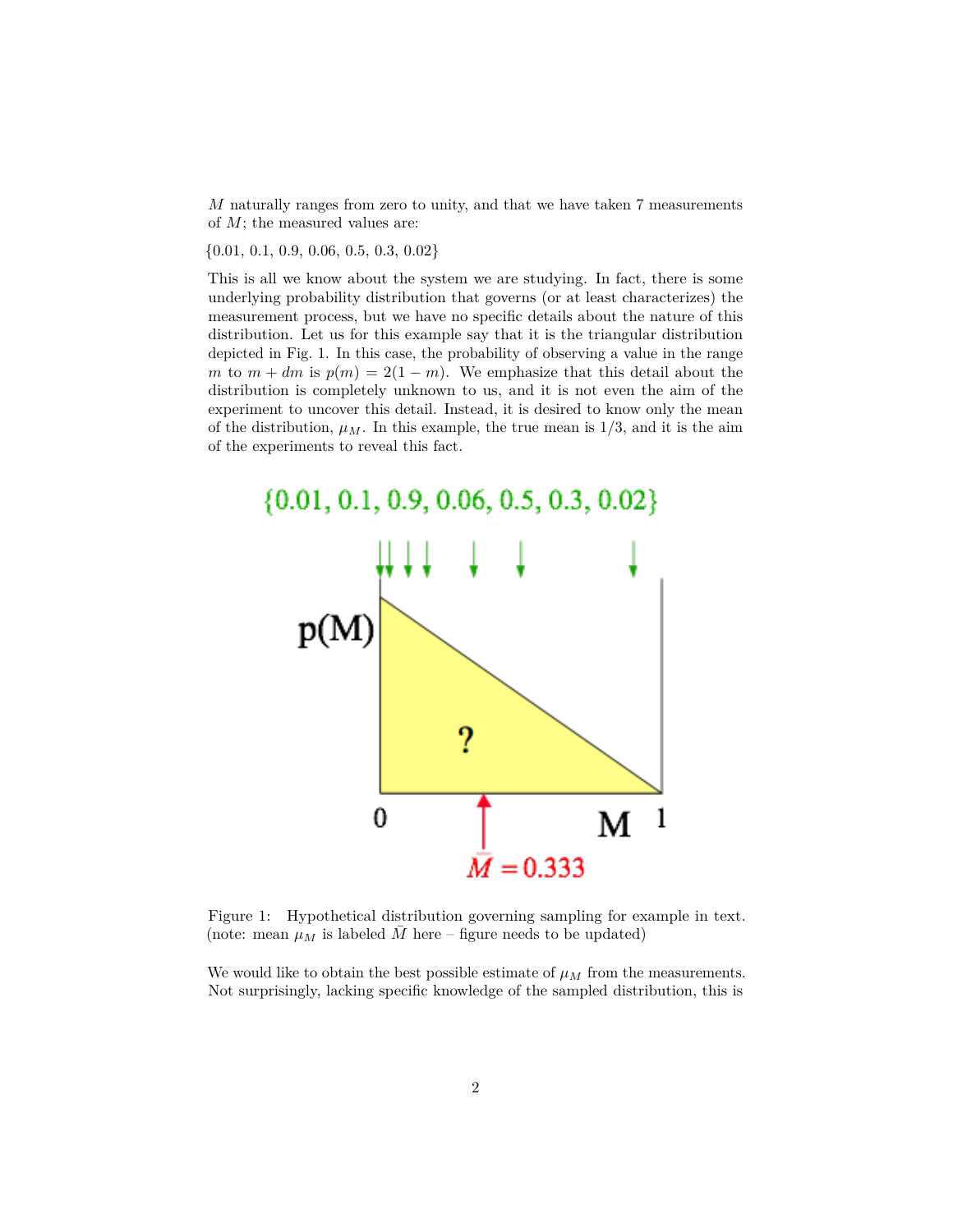given by the mean of the measurements, the "sample mean":

<span id="page-2-1"></span>
$$
\mu_M \approx \frac{1}{n} \sum_{i=1}^n m_i \equiv \bar{M}.\tag{1}
$$

Note we designate  $\mu_M$  as the true mean, and  $\overline{M}$  as the average of our measurements. For our example,  $M = 0.2700$ . This value differs from the correct result of 0.3333, but from the experimental information available to us, we as yet have no way to know the magnitude of our error. Looking at our data, we would like to know if there's a good chance that the correct result is 0.5 or 0.1, or instead is the correct result very likely to be no greater than 0.2705. We want a confidence limit on our result.

Imagine repeating this experiment many (infinity) times, each time taking a sample of size *n* (7, in our example), and each time recording the of our *n* sample points. Consider now the distribution of mean values observed in this (infinite) process. It might look as shown in Fig. [2.](#page-2-0)



<span id="page-2-0"></span>Figure 2: Hypothetical distribution of 7-sample averages. (average should be labeled as  $\mu_{\bar{M}}$ ; also  $\langle m \rangle \equiv M$  ). )

Again, without knowing anything about the true underlying distribution or the true mean, it certainly must be true that there is a number  $\sigma$ , such that 68% (say) of our sample means lie within  $\sigma$  of the true mean  $\mu_{\bar{M}}$ . Of course, we do not repeat this process an infinity of times, we get our *n* measurements only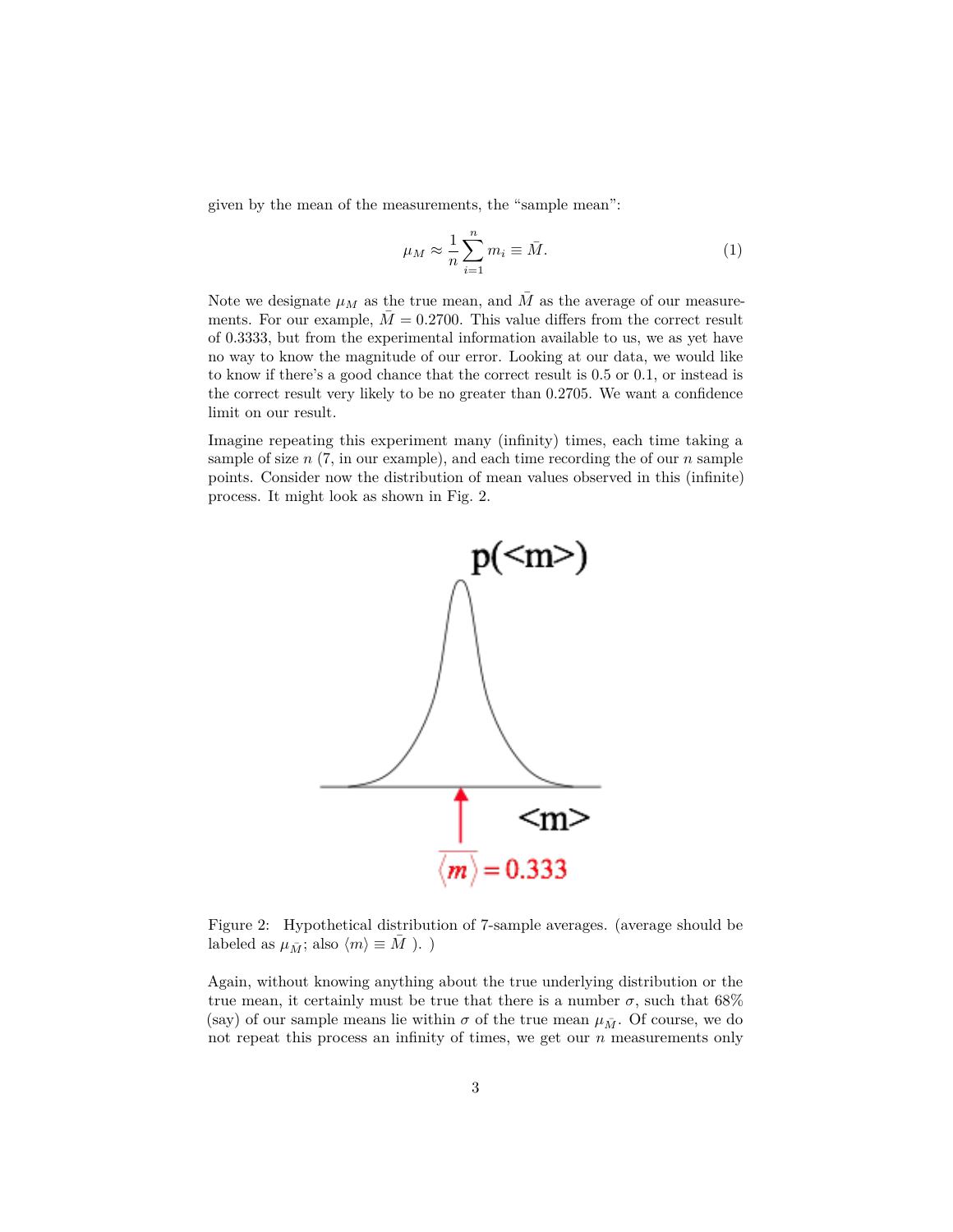once. If we knew the value of  $\sigma$ , it would give a good measure of the confidence limit of our single realization of  $\overline{M}$ : we could say that there is a 68% probability that our estimate is within  $\sigma$  of the true mean  $\mu_{\bar{M}}$ . It would be helpful to know if  $\sigma$  is 0.001 or 0.1, for example.

The Central Limit Theorem tells us that the distribution of means discussed above follows a Gaussian distribution, as suggested by Fig. [2.](#page-2-0) Moreover, the mean of this distribution of means,  $\mu_{\bar{M}}$ , coincides with the mean of the underlying distribution  $\mu_M$  and, most interesting now, the variance of this Gaussian  $\sigma_{\overline{M}}^2$ is given in terms of the (unknown) variance of the underlying distribution  $\sigma_M^2$ , according to:

$$
\sigma_{\bar{M}}^2 = \frac{1}{n} \sigma_M^2
$$

This indicates that the variance of the distribution of sample means ("the variance of the mean") decreases if each of the means is taken from a larger sample (i.e., *n* is increased). So if each of our (infinite number of) hypothetical 7-point samples had instead 14 points, then the variance of the distribution of sample means would be cut in half (the distribution in Fig. [2](#page-2-0) would be narrower).

We have our *n* sample points available to estimate  $\sigma_M^2$ , and again the most reasonable estimate is given by the same statistic applied to the sample. We evaluate the sample variance of the data to construct our confidence limit, which goes as the square-root of the variance:

$$
\sigma_{\bar{M}} = \frac{1}{\sqrt{n}} \sigma_M \approx \frac{1}{\sqrt{n}} \left[ \frac{1}{n-1} \sum_i \left( m_i - \bar{M} \right)^2 \right]^{1/2}
$$

where  $\overline{M}$  is given from the data according to Eq. [\(1\)](#page-2-1).

For our example data set of 7 points, this gives us a confidence limit of  $\pm 0.13$ . Note that we replace *n* by  $n-1$  in the calculation of the sample variance. This is a technical point related to the fact that the error estimate is based on the same data used to estimate the mean.

Several points remain to be made in connection with this discussion. First, all of the above assumes that the *n* data points in our sample represent independent measurements. One must take some care to ensure that this condition is met. Successive configurations generated in a simulation tend to differ little from one another, and consequently "measurements" taken from each are likely to be very similar (*i.e.*, they probably differ from the true mean by a similar amount). The need to generate independent "measurements" leads to the introduction of block averaging as an integral part of the structure of a simulation program.

Second, we note that the "68% confidence limit" criterion that leads to the use of a (single) standard deviation (because 68% of the area under a Gaussian curve lies within one standard deviation of the mean) is an arbitrary choice and not universally used. Some researchers prefer to report their results with